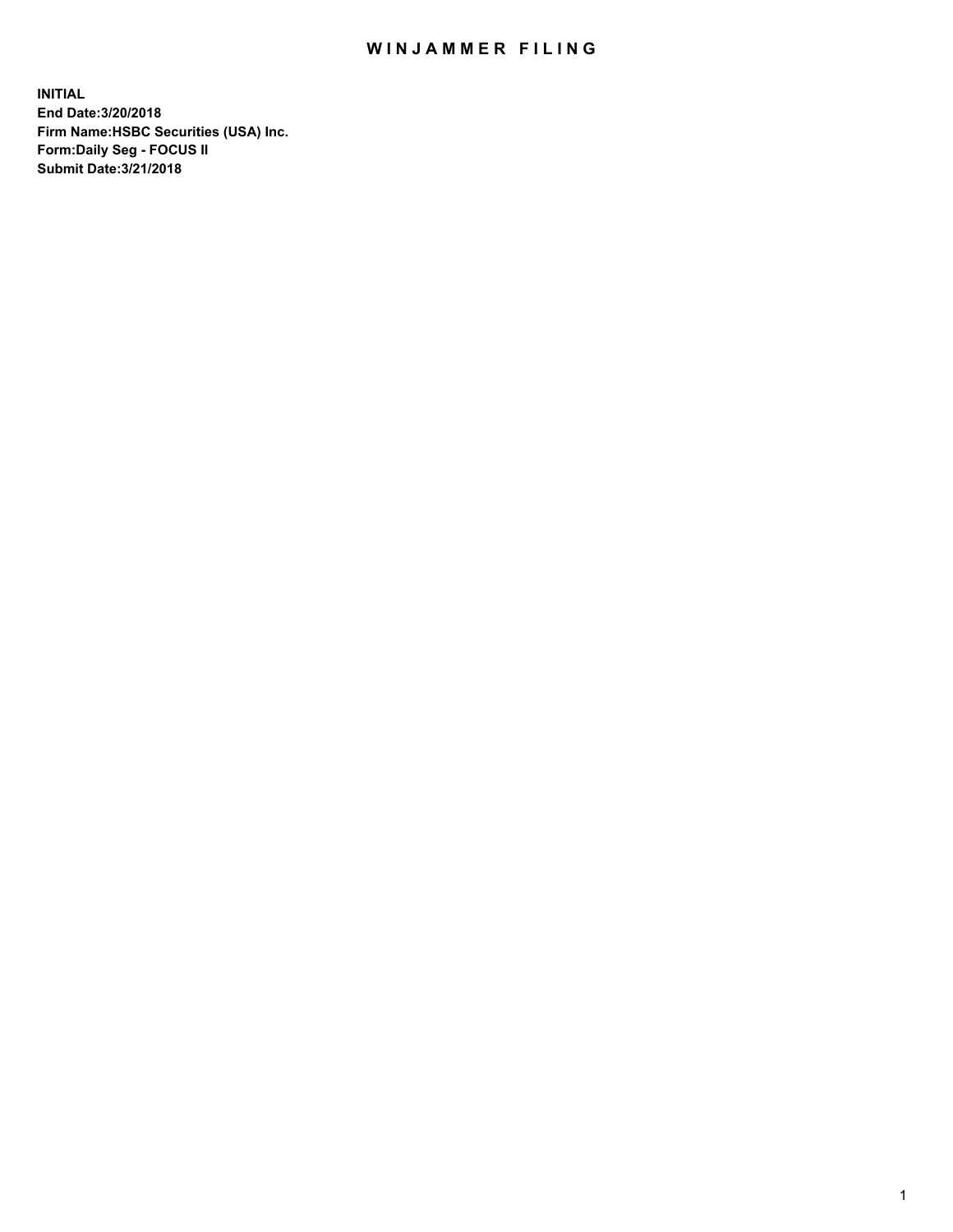## **INITIAL End Date:3/20/2018 Firm Name:HSBC Securities (USA) Inc. Form:Daily Seg - FOCUS II Submit Date:3/21/2018 Daily Segregation - Cover Page**

| Name of Company<br><b>Contact Name</b><br><b>Contact Phone Number</b><br><b>Contact Email Address</b>                                                                                                                                                                                                                         | <b>HSBC Securities (USA) Inc.</b><br><b>Michael Vacca</b><br>212-525-7951<br>michael.vacca@us.hsbc.com |
|-------------------------------------------------------------------------------------------------------------------------------------------------------------------------------------------------------------------------------------------------------------------------------------------------------------------------------|--------------------------------------------------------------------------------------------------------|
| FCM's Customer Segregated Funds Residual Interest Target (choose one):<br>a. Minimum dollar amount: ; or<br>b. Minimum percentage of customer segregated funds required:%; or<br>c. Dollar amount range between: and; or<br>d. Percentage range of customer segregated funds required between: % and %.                       | 147,000,000<br><u>0</u><br><u>00</u><br><u>00</u>                                                      |
| FCM's Customer Secured Amount Funds Residual Interest Target (choose one):<br>a. Minimum dollar amount: ; or<br>b. Minimum percentage of customer secured funds required:%; or<br>c. Dollar amount range between: and; or<br>d. Percentage range of customer secured funds required between: % and %.                         | 25,000,000<br><u>0</u><br><u>00</u><br>00                                                              |
| FCM's Cleared Swaps Customer Collateral Residual Interest Target (choose one):<br>a. Minimum dollar amount: ; or<br>b. Minimum percentage of cleared swaps customer collateral required:%; or<br>c. Dollar amount range between: and; or<br>d. Percentage range of cleared swaps customer collateral required between:% and%. | 95,000,000<br><u>0</u><br><u>00</u><br><u>00</u>                                                       |

Attach supporting documents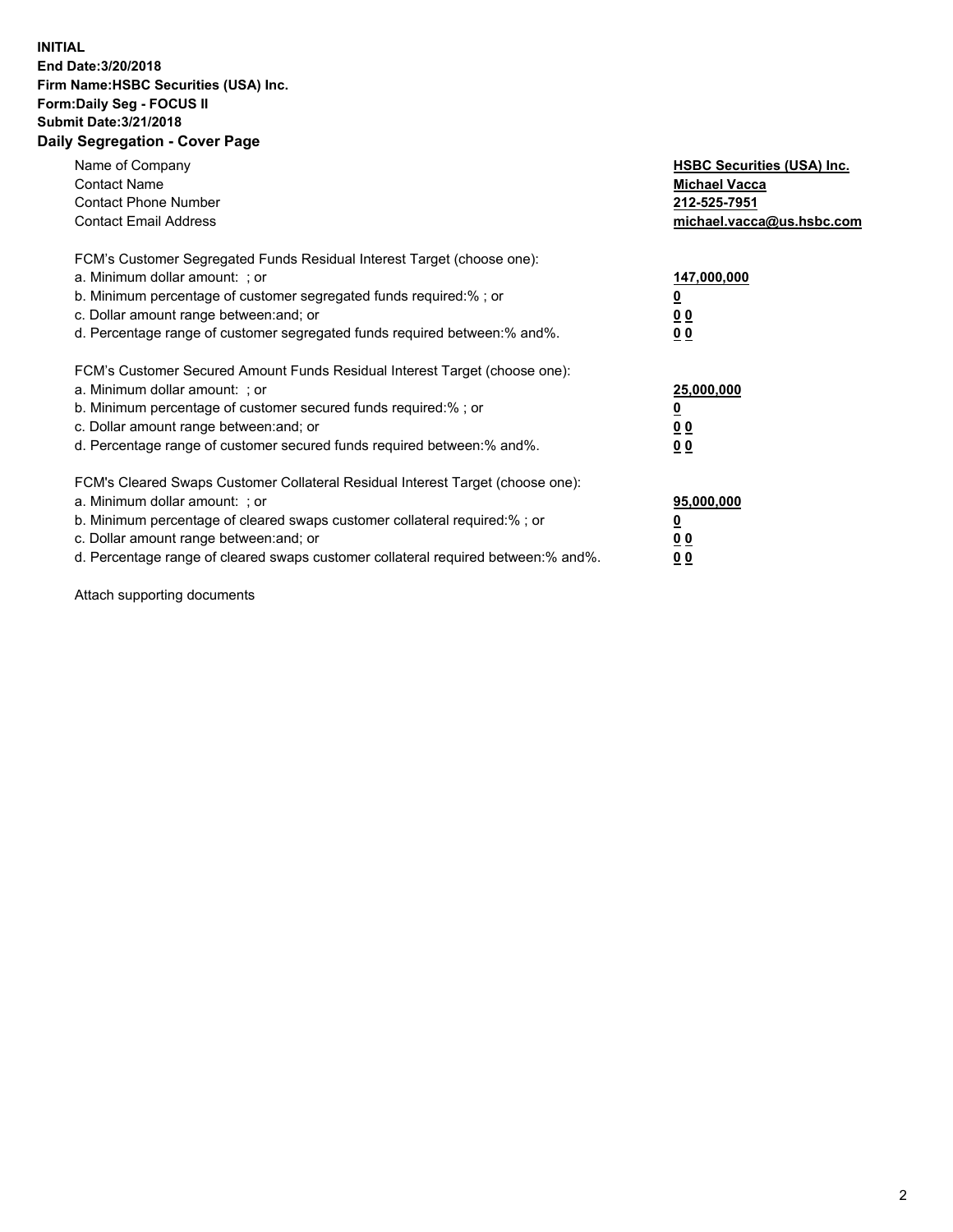**INITIAL End Date:3/20/2018 Firm Name:HSBC Securities (USA) Inc. Form:Daily Seg - FOCUS II Submit Date:3/21/2018 Daily Segregation - Secured Amounts** Foreign Futures and Foreign Options Secured Amounts Amount required to be set aside pursuant to law, rule or regulation of a foreign government or a rule of a self-regulatory organization authorized thereunder 1. Net ledger balance - Foreign Futures and Foreign Option Trading - All Customers A. Cash **77,214,309** [7315] B. Securities (at market) **77,498,806** [7317] 2. Net unrealized profit (loss) in open futures contracts traded on a foreign board of trade **3,982,814** [7325] 3. Exchange traded options a. Market value of open option contracts purchased on a foreign board of trade **0** [7335] b. Market value of open contracts granted (sold) on a foreign board of trade **0** [7337] 4. Net equity (deficit) (add lines 1. 2. and 3.) **158,695,929** [7345] 5. Account liquidating to a deficit and account with a debit balances - gross amount **548,246** [7351] Less: amount offset by customer owned securities **-548,246** [7352] **0** [7354] 6. Amount required to be set aside as the secured amount - Net Liquidating Equity Method (add lines 4 and 5) 7. Greater of amount required to be set aside pursuant to foreign jurisdiction (above) or line 6. FUNDS DEPOSITED IN SEPARATE REGULATION 30.7 ACCOUNTS 1. Cash in banks A. Banks located in the United States **89,597,255** [7500] B. Other banks qualified under Regulation 30.7 **0** [7520] **89,597,255** [7530] 2. Securities A. In safekeeping with banks located in the United States **31,305,954** [7540]

- B. In safekeeping with other banks qualified under Regulation 30.7 **0** [7560] **31,305,954** [7570]
- 3. Equities with registered futures commission merchants
	- A. Cash **0** [7580]
	- B. Securities **0** [7590]
	- C. Unrealized gain (loss) on open futures contracts **0** [7600]
	- D. Value of long option contracts **0** [7610]
	- E. Value of short option contracts **0** [7615] **0** [7620]
- 4. Amounts held by clearing organizations of foreign boards of trade
	-
	-
	- C. Amount due to (from) clearing organization daily variation **0** [7660]
	- D. Value of long option contracts **0** [7670]
	- E. Value of short option contracts **0** [7675] **0** [7680]
- 5. Amounts held by members of foreign boards of trade
	-
	-
	- C. Unrealized gain (loss) on open futures contracts **3,982,814** [7720]
	- D. Value of long option contracts **0** [7730]
	- E. Value of short option contracts **0** [7735] **84,041,767** [7740]
- 6. Amounts with other depositories designated by a foreign board of trade **0** [7760]
- 7. Segregated funds on hand **0** [7765]
- 8. Total funds in separate section 30.7 accounts **204,944,976** [7770]
- 9. Excess (deficiency) Set Aside for Secured Amount (subtract line 7 Secured Statement Page 1 from Line 8)
- 10. Management Target Amount for Excess funds in separate section 30.7 accounts **25,000,000** [7780]
- 11. Excess (deficiency) funds in separate 30.7 accounts over (under) Management Target **21,249,047** [7785]

**158,695,929** [7355]

**158,695,929** [7360]

 A. Cash **0** [7640] B. Securities **0** [7650] A. Cash **33,866,101** [7700] B. Securities **46,192,852** [7710]

**46,249,047** [7380]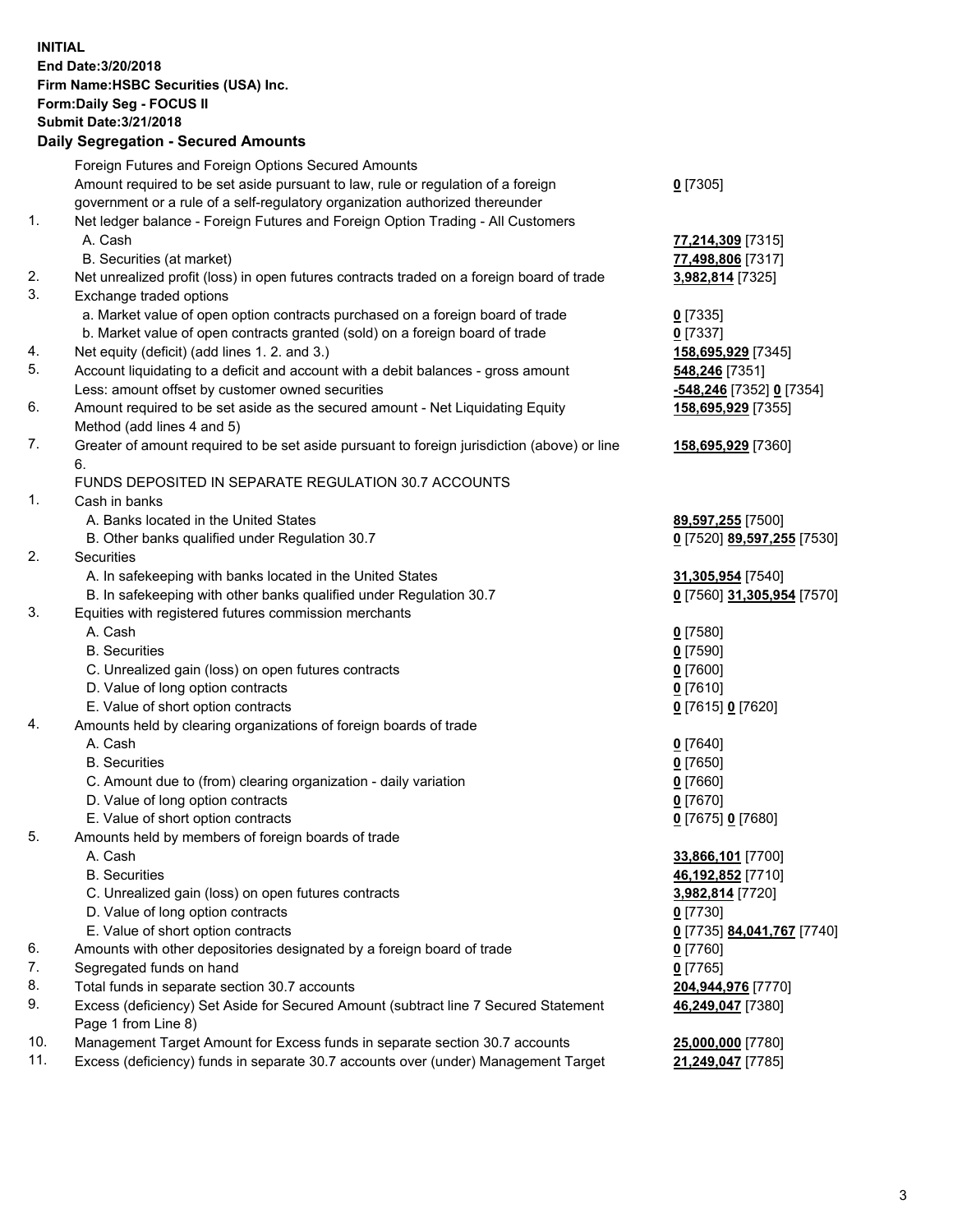**INITIAL End Date:3/20/2018 Firm Name:HSBC Securities (USA) Inc. Form:Daily Seg - FOCUS II Submit Date:3/21/2018 Daily Segregation - Segregation Statement** SEGREGATION REQUIREMENTS(Section 4d(2) of the CEAct) 1. Net ledger balance A. Cash **427,741,407** [7010] B. Securities (at market) **1,172,061,484** [7020] 2. Net unrealized profit (loss) in open futures contracts traded on a contract market **-90,686,658** [7030] 3. Exchange traded options A. Add market value of open option contracts purchased on a contract market **229,567,268** [7032] B. Deduct market value of open option contracts granted (sold) on a contract market **-17,988,473** [7033] 4. Net equity (deficit) (add lines 1, 2 and 3) **1,720,695,028** [7040] 5. Accounts liquidating to a deficit and accounts with debit balances - gross amount **10,223,126** [7045] Less: amount offset by customer securities **-9,987,766** [7047] **235,360** [7050] 6. Amount required to be segregated (add lines 4 and 5) **1,720,930,388** [7060] FUNDS IN SEGREGATED ACCOUNTS 7. Deposited in segregated funds bank accounts A. Cash **29,500,893** [7070] B. Securities representing investments of customers' funds (at market) **0** [7080] C. Securities held for particular customers or option customers in lieu of cash (at market) **159,327,898** [7090] 8. Margins on deposit with derivatives clearing organizations of contract markets A. Cash **436,684,912** [7100] B. Securities representing investments of customers' funds (at market) **0** [7110] C. Securities held for particular customers or option customers in lieu of cash (at market) **956,373,691** [7120] 9. Net settlement from (to) derivatives clearing organizations of contract markets **18,440,717** [7130] 10. Exchange traded options A. Value of open long option contracts **229,567,143** [7132] B. Value of open short option contracts **-17,988,473** [7133] 11. Net equities with other FCMs A. Net liquidating equity **10,890,509** [7140] B. Securities representing investments of customers' funds (at market) **0** [7160] C. Securities held for particular customers or option customers in lieu of cash (at market) **0** [7170] 12. Segregated funds on hand **56,359,895** [7150] 13. Total amount in segregation (add lines 7 through 12) **1,879,157,185** [7180] 14. Excess (deficiency) funds in segregation (subtract line 6 from line 13) **158,226,797** [7190] 15. Management Target Amount for Excess funds in segregation **147,000,000** [7194]

16. Excess (deficiency) funds in segregation over (under) Management Target Amount Excess

**11,226,797** [7198]